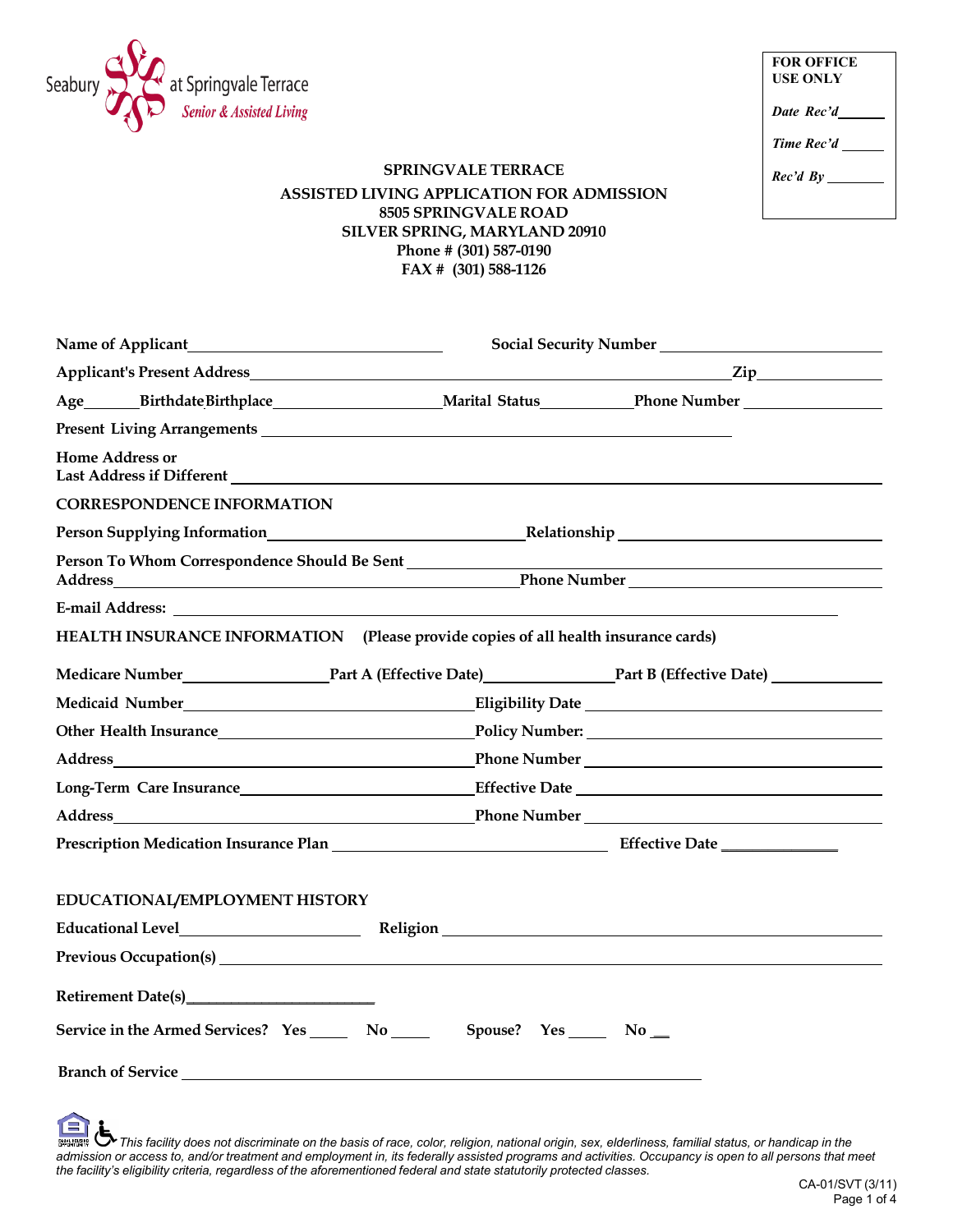|                                                                                                                                                                                                                                     | <b>NAME</b>                      | <b>ADDRESS</b>     | <b>PHONE</b>         |  |
|-------------------------------------------------------------------------------------------------------------------------------------------------------------------------------------------------------------------------------------|----------------------------------|--------------------|----------------------|--|
| <b>ATTENDING PHYSICIAN:</b>                                                                                                                                                                                                         |                                  |                    |                      |  |
| <b>DENTIST:</b>                                                                                                                                                                                                                     |                                  |                    |                      |  |
| <b>HOUSE OF</b><br><b>WORSHIP/ CLERGY:</b>                                                                                                                                                                                          |                                  |                    |                      |  |
| <b>LOCAL SOCIAL</b><br><b>SERVICE</b><br><b>DEPT/CASEWORKER:</b>                                                                                                                                                                    |                                  |                    |                      |  |
| PREFERRED FUNERAL HOME:                                                                                                                                                                                                             |                                  |                    |                      |  |
| <b>OTHER INTERESTED AGENCY:</b>                                                                                                                                                                                                     |                                  |                    |                      |  |
|                                                                                                                                                                                                                                     | PHYSICAL CONDITION OF APPLICANT  |                    |                      |  |
|                                                                                                                                                                                                                                     |                                  |                    |                      |  |
| Latest Admission Date______________Latest Discharge Date__________Name of Hospital__________________                                                                                                                                |                                  |                    |                      |  |
|                                                                                                                                                                                                                                     |                                  |                    |                      |  |
| Has Applicant ever been in a nursing home or rehab center? Yes ______ No ______ Latest Admission Date ________                                                                                                                      |                                  |                    |                      |  |
| Latest Discharge Date <b>Markeler Except Container Service Contains Container</b> Name of<br>Home ________                                                                                                                          |                                  |                    |                      |  |
| <b>Example 2018</b> Reason for Admission <b>CONSIDERING A SET A REAL PROPERTY AND REAL PROPERTY</b>                                                                                                                                 |                                  |                    |                      |  |
| Has the applicant ever been in another assisted living or retirement community?                                                                                                                                                     |                                  |                    | $Yes \_ No \_$       |  |
|                                                                                                                                                                                                                                     |                                  |                    |                      |  |
|                                                                                                                                                                                                                                     |                                  |                    |                      |  |
| Reason for leaving <b>Example 2018</b> and 2019 and 2019 and 2019 and 2019 and 2019 and 2019 and 2019 and 2019 and 2019 and 2019 and 2019 and 2019 and 2019 and 2019 and 2019 and 2019 and 2019 and 2019 and 2019 and 2019 and 2019 |                                  |                    |                      |  |
| Please check all limitations that are applicable:                                                                                                                                                                                   |                                  |                    |                      |  |
| Eyesight<br>Hearing                                                                                                                                                                                                                 | <b>Uses Crutch, Cane, Walker</b> | Wheelchair         | <b>Heart Trouble</b> |  |
| Epilepsy<br>Cancer                                                                                                                                                                                                                  | <b>Tuberculosis</b>              | <b>Diabetes</b>    | <b>High Blood</b>    |  |
| Pressure                                                                                                                                                                                                                            |                                  |                    |                      |  |
| <b>Any Contagious Disease</b>                                                                                                                                                                                                       | <b>Example 2 Paralyzed</b>       | Physical Deformity |                      |  |
| Does the Applicant handle his/her own finances?                                                                                                                                                                                     |                                  | Yes                | No                   |  |
| Can the Applicant use the bathroom without assistance?                                                                                                                                                                              |                                  | Yes                | No                   |  |
| Can the Applicant bathe without assistance?                                                                                                                                                                                         |                                  | Yes                | No                   |  |
| Can the Applicant dress himself/herself?                                                                                                                                                                                            |                                  | Yes                | No                   |  |
| Can the Applicant do light housekeeping chores such as dusting?                                                                                                                                                                     |                                  | Yes                | No                   |  |
| Can the Applicant prepare meals safely for himself/herself?                                                                                                                                                                         |                                  | <b>Yes</b>         | <b>No</b>            |  |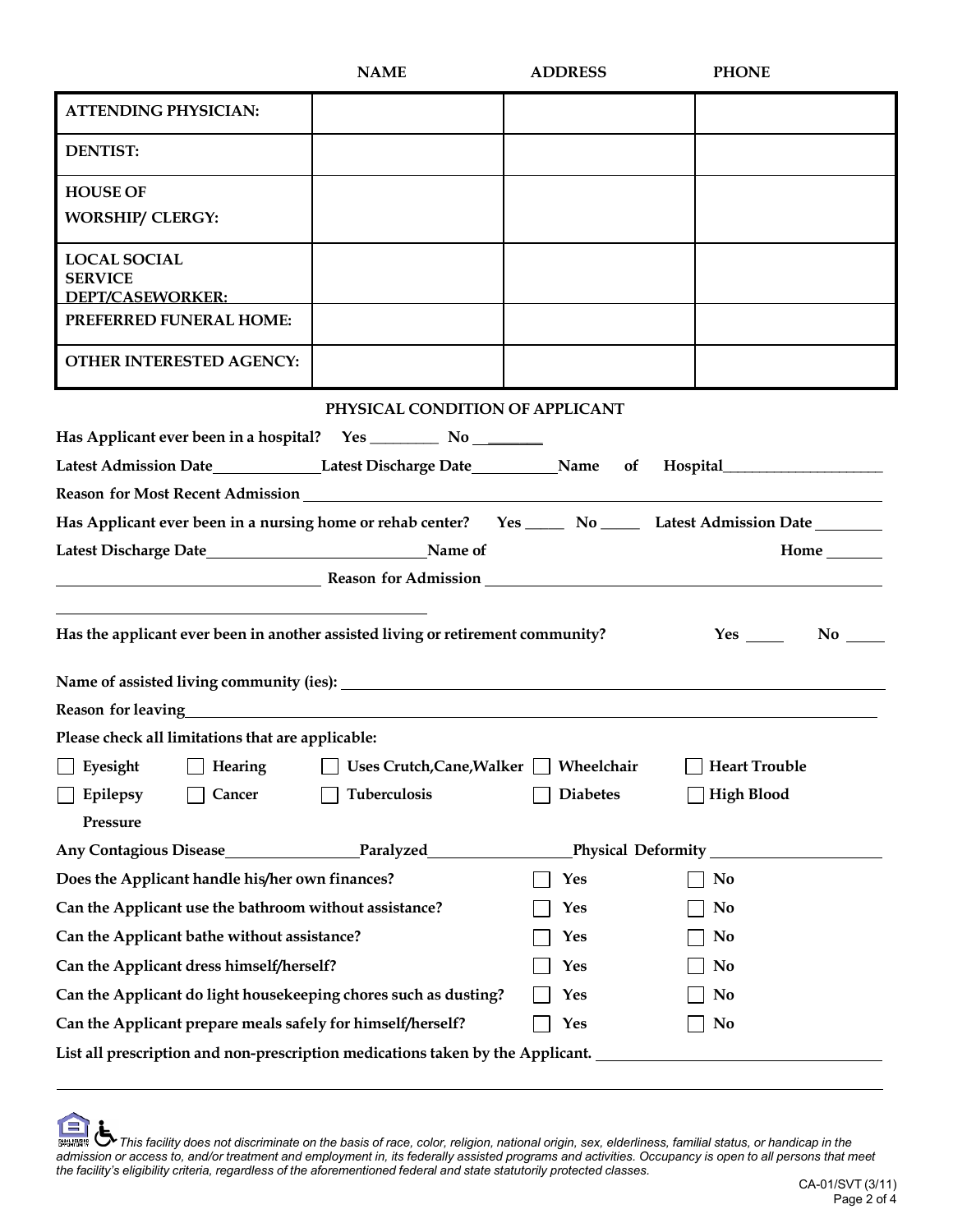## **PERSONAL / SOCIAL DATA**

| PERSONAL / SOCIAL DATA                                                                                                                  |                                                                                                                                                                                                                                                  |           |
|-----------------------------------------------------------------------------------------------------------------------------------------|--------------------------------------------------------------------------------------------------------------------------------------------------------------------------------------------------------------------------------------------------|-----------|
| Description of Family Structure and Relationships:                                                                                      |                                                                                                                                                                                                                                                  |           |
| <b>Hobbies and Interests:</b>                                                                                                           |                                                                                                                                                                                                                                                  |           |
| <b>Previous Mental Health Issues:</b>                                                                                                   |                                                                                                                                                                                                                                                  |           |
| <b>Current Behavioral and Social Functioning Including Strengths and Problems:</b>                                                      |                                                                                                                                                                                                                                                  |           |
| <b>Substance Abuse History:</b>                                                                                                         |                                                                                                                                                                                                                                                  |           |
| <b>EMERGENCY INFORMATION</b>                                                                                                            |                                                                                                                                                                                                                                                  |           |
| In case of serious illness, emergency or death, whom should the facility staff notify?                                                  |                                                                                                                                                                                                                                                  |           |
| Name                                                                                                                                    |                                                                                                                                                                                                                                                  |           |
|                                                                                                                                         |                                                                                                                                                                                                                                                  |           |
| Names and Addresses of Living Children or Nearest Relatives:                                                                            |                                                                                                                                                                                                                                                  |           |
|                                                                                                                                         |                                                                                                                                                                                                                                                  |           |
|                                                                                                                                         |                                                                                                                                                                                                                                                  |           |
|                                                                                                                                         |                                                                                                                                                                                                                                                  |           |
|                                                                                                                                         |                                                                                                                                                                                                                                                  |           |
|                                                                                                                                         |                                                                                                                                                                                                                                                  |           |
|                                                                                                                                         |                                                                                                                                                                                                                                                  |           |
|                                                                                                                                         |                                                                                                                                                                                                                                                  |           |
|                                                                                                                                         |                                                                                                                                                                                                                                                  |           |
| Relationship_<br><u> 1989 - Johann Stoff, deutscher Stoffen und der Stoffen und der Stoffen und der Stoffen und der Stoffen und der</u> |                                                                                                                                                                                                                                                  |           |
|                                                                                                                                         | E-mail address: North and South American Section 1986.                                                                                                                                                                                           |           |
| <b>LINENS AND FURNISHINGS</b><br>PERSONAL LAUNDRY RESPONSIBILITY Family                                                                 | $\Box$ Facility<br>Other Demonstration of the state of the state of the state of the state of the state of the state of the state of the state of the state of the state of the state of the state of the state of the state of the state of the |           |
| WILL THE APPLICANT BE ABLE TO PROVIDE:                                                                                                  | Yes                                                                                                                                                                                                                                              | <b>No</b> |
| Bed linens: Minimum of 2 complete sets of sheets, 2 blankets, bedspread                                                                 |                                                                                                                                                                                                                                                  |           |
| Bath linens: Minimum of 3 complete sets (wash cloth, hand cloth, bath towel)                                                            |                                                                                                                                                                                                                                                  |           |
| Unit Furnishings? If so, please list:                                                                                                   |                                                                                                                                                                                                                                                  |           |
|                                                                                                                                         |                                                                                                                                                                                                                                                  |           |